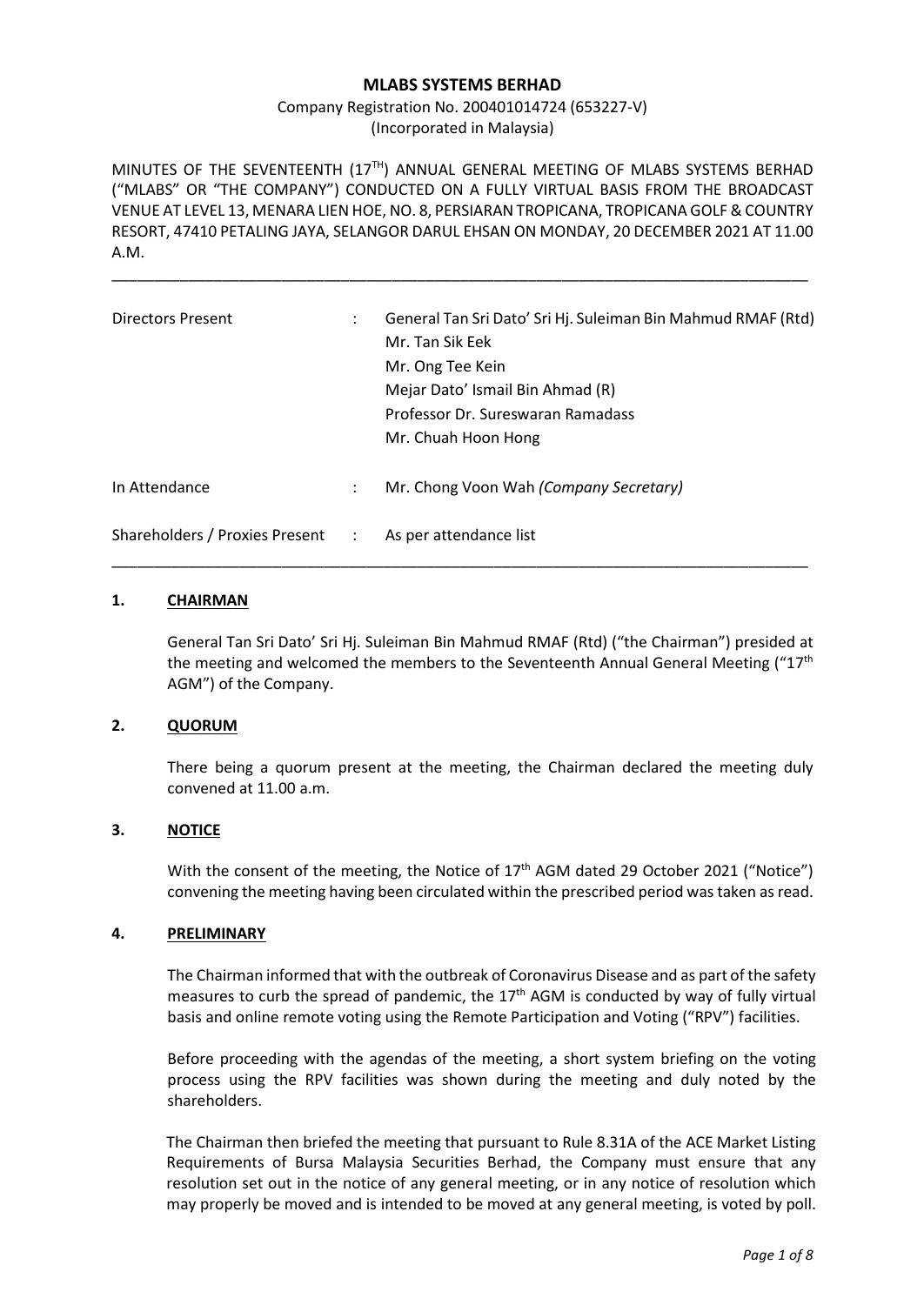At the same time, the Company must appoint at least one (1) scrutineer to validate the votes cast at the general meeting. Such scrutineer must not be an officer of the Company or its related corporation, and must be independent of the person undertaking the polling process.

With the consent and approval of the meeting, the Chairman informed that the polling process for all the resolutions would be conducted upon completion of the deliberation of all items to be transacted at the 17<sup>th</sup> AGM.

### **5. AUDITED FINANCIAL STATEMENTS FOR THE FINANCIAL YEAR ENDED 30 JUNE 2021**

The Audited Financial Statements of the Company and of the Group for financial year ended 30 June 2021, together with the Reports of the Directors and Auditors thereon ("Audited Financial Statements") was tabled during the meeting for the shareholders' discussion.

The Chairman informed that the Company has received a letter dated 13 December 2021 from Minority Shareholders Watch Group ("MSWG"). The questions from MSWG together with the Company's replied, as Appendix I enclosed herewith, was projected during the meeting for the shareholders' information.

The Chairman informed the meeting that the Audited Financial Statements of the Company is meant for discussion only as Section 340(1) of the Companies Act, 2016 provides that the Audited Financial Statements are to be laid in the general meeting. In relation thereto, the Audited Financial Statements of the Company is not put forward for voting. As such, the Chairman concluded that the Audited Financial Statements submitted to the meeting were duly noted and received.

# **6. ORDINARY RESOLUTION 1 PAYMENT OF DIRECTORS' FEES**

The Chairman informed that Ordinary Resolution 1 is to approve the payment of Directors' fees of up to RM550,000 for the period from 20 December 2021 until the next Annual General Meeting of the Company.

The following resolution was put to the shareholders for consideration :

"THAT the payment of Directors' fees of up to RM550,000 for the period from 20 December 2021 until the next Annual General Meeting of the Company be and is hereby approved."

# **7. ORDINARY RESOLUTION 2 PAYMENT OF DIRECTORS' BENEFITS**

The Chairman informed that Ordinary Resolution 2 is to approve the payment of Directors' benefits (excluding Directors' fees) of up to RM30,000 to the Non-Executive Directors with effect from 20 December 2021 until the next Annual General Meeting of the Company.

The following resolution was put to the shareholders for consideration :

"THAT the payment of Directors' benefits (excluding Directors' fees) of up to RM30,000 to the Non-Executive Directors with effect from 20 December 2021 until the next Annual General Meeting of the Company be and is hereby approved."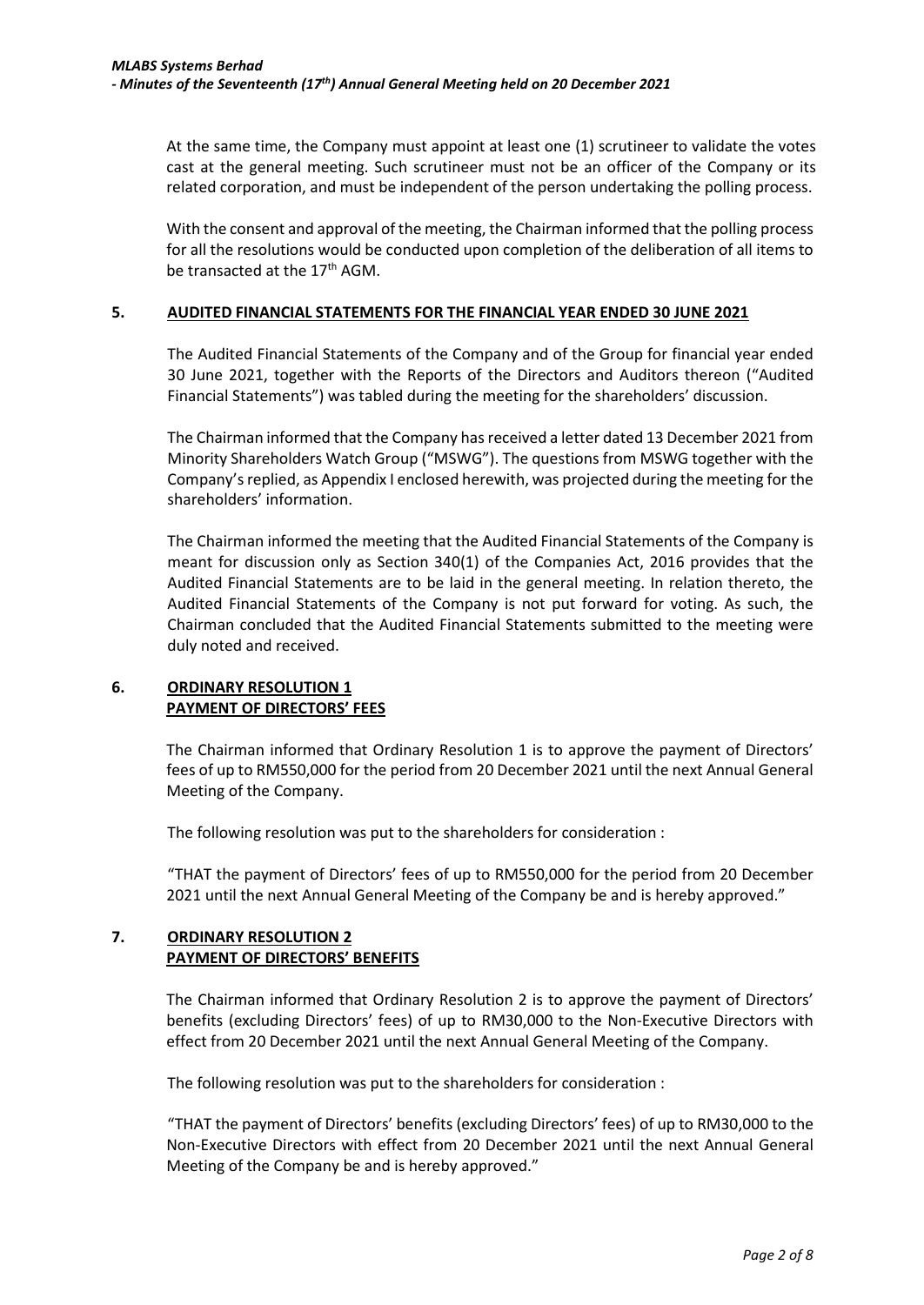### **8. ORDINARY RESOLUTION 3 RE-ELECTION OF MR. TAN SIK EEK**

The Chairman informed that Ordinary Resolution 3 is to re-elect Mr. Tan Sik Eek, who retires pursuant to Clause 115 of the Company's Constitution and being eligible, had offered himself for re-election.

The following resolution was put to the shareholders for consideration :

"THAT Mr. Tan Sik Eek, who is retiring pursuant to Clause 115 of the Company's Constitution, be re-elected as a Director of the Company."

### **9. ORDINARY RESOLUTION 4 RE-ELECTION OF MEJAR DATO' ISMAIL BIN AHMAD (R)**

The Chairman informed that Ordinary Resolution 4 is to re-elect Mejar Dato' Ismail Bin Ahmad (R), who retires pursuant to Clause 115 of the Company's Constitution and being eligible, had offered himself for re-election.

The following resolution was put to the shareholders for consideration :

"THAT Mejar Dato' Ismail Bin Ahmad (R), who is retiring pursuant to Clause 115 of the Company's Constitution, be re-elected as a Director of the Company."

### **10. ORDINARY RESOLUTION 5 RE-APPOINTMENT OF AUDITORS**

The Chairman informed that Ordinary Resolution 5 is to re-appoint Messrs PKF as the Company's auditors for the ensuing year and to authorise the Directors to fix their remuneration.

The following resolution was put to the shareholders for consideration :

"THAT Messrs PKF be and is hereby re-appointed as the Company's auditors for the ensuing year AND THAT the Board of Directors be authorised to determine their remuneration."

# **11. ORDINARY RESOLUTION 6 AUTHORITY TO ALLOT AND ISSUE SHARES BY THE COMPANY PURSUANT TO SECTIONS 75 AND 76 OF THE COMPANIES ACT, 2016**

The Chairman informed that Ordinary Resolution 6 of the meeting is to seek approval from the shareholders to authorise the Directors of the Company to allot and issue shares pursuant to Sections 75 and 76 of the Companies Act, 2016.

The following resolution was put to the shareholders for consideration :

"THAT pursuant to Sections 75 and 76 of the Companies Act, 2016 ("the Act"), Additional Temporary Relief Measures to Listed Corporations for COVID-19, issued by Bursa Malaysia Securities Berhad ("Bursa Securities") on 16 April 2020 and subject to the approvals of the relevant governmental/ regulatory authorities, the Directors be and are hereby empowered to issue shares in the capital of the Company from time to time and upon such terms and conditions and for such purposes as the Directors, may in their absolute discretion deem fit,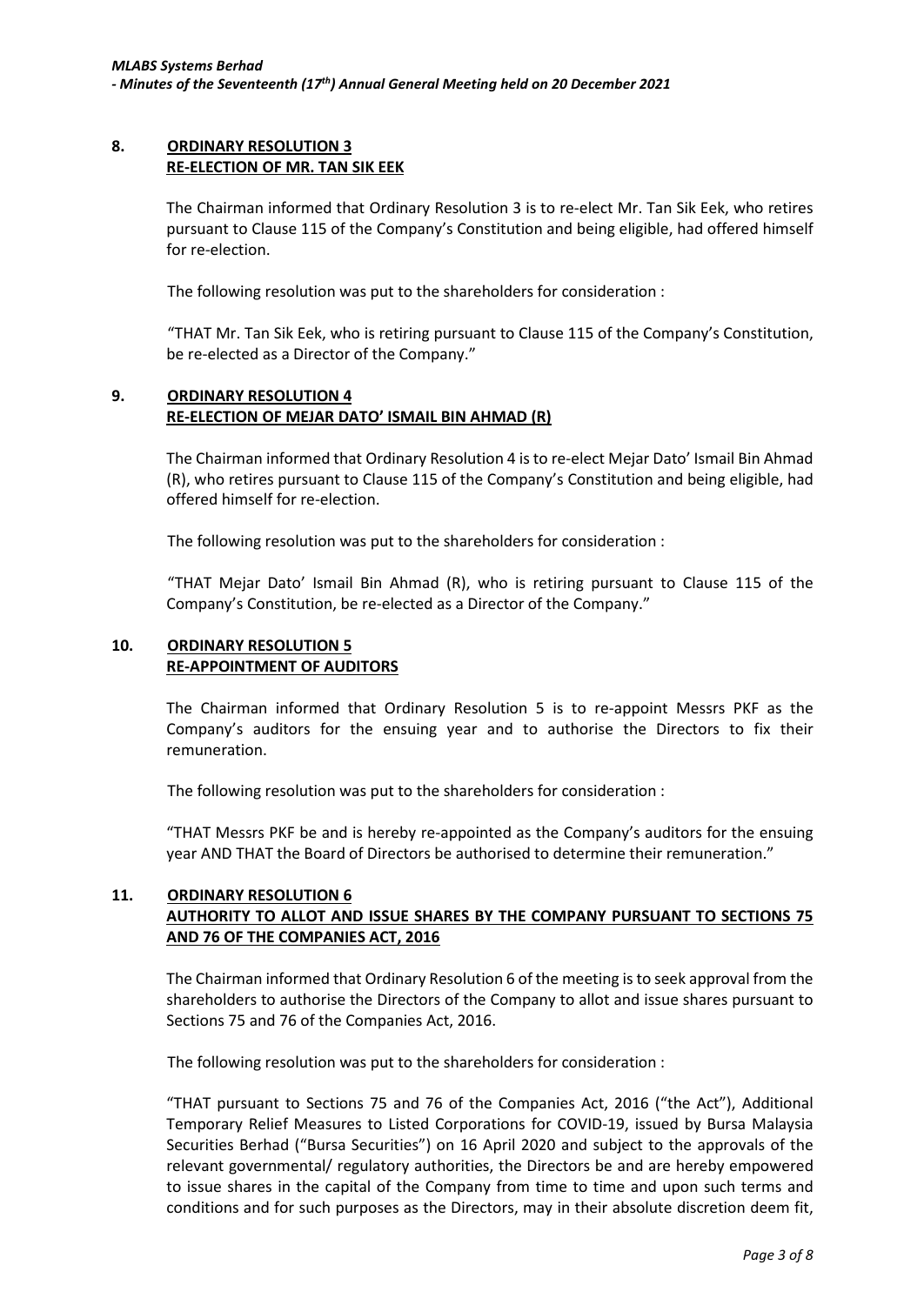provided that the aggregate number of shares issued pursuant to this resolution does not exceed 20% of the issued share capital of the Company for the time being ("20% General Mandate") and that the Directors be and are hereby also empowered to obtain approval from the Bursa Securities for the listing and quotation of the additional shares so issued.

AND THAT such authority shall commence immediately upon the passing of this resolution and continue to be in force until 31 December 2021, as empowered by Bursa Securities pursuant to its letter dated 16 April 2020 to grant additional temporary relief measures to listed corporations, notwithstanding Section 76(3) of the Act, duly varied and adopted by the Directors of the Company pursuant to Section 76(4) of the Act."

At this juncture, the Chairman declared his interest in ordinary resolution 7 in respect of the proposed retention of himself as Independent Non-Executive Director of the Company. As such, he invited Mr. Tan Sik Eek ("Mr. Tan") to chair the meeting for the ordinary resolution 7.

# **12. ORDINARY RESOLUTION 7 RETENTION OF GENERAL TAN SRI DATO' SRI HJ. SULEIMAN BIN MAHMUD RMAF (RTD) AS INDEPENDENT NON-EXECUTIVE DIRECTOR**

Mr. Tan informed that Ordinary Resolution 7 of the meeting is to seek approval from the shareholders on the retention of General Tan Sri Dato' Sri Hj. Suleiman bin Mahmud RMAF (Rtd) as Independent Non-Executive Director through a two-tier voting process.

The following resolution was put to the shareholders for consideration :

"THAT General Tan Sri Dato' Sri Hj. Suleiman bin Mahmud RMAF (Rtd) be and is hereby retained as an Independent Non-Executive Director of the Company."

At this juncture, Mr. Tan handed over the chair back to the Chairman for the remaining agendas of the meeting.

## **13. ORDINARY RESOLUTION 8 PROPOSED RENEWAL OF EXISTING SHAREHOLDERS' MANDATE FOR RECURRENT RELATED PARTY TRANSACTIONS OF A REVENUE OR TRADING NATURE ("PROPOSED SHAREHOLDERS' MANDATE")**

The Chairman informed that Ordinary Resolution 8 of the meeting is to seek approval from the shareholders on the Proposed Shareholders' Mandate, the details of which has been provided in the Company's Circular to Shareholders dated 29 October 2021.

The following resolution was put to the shareholders for consideration :

"THAT, subject to compliance with all applicable laws, regulations and guidelines, approval be and is hereby given to the Company and/or its subsidiaries to enter into Recurrent Related Party Transactions of a revenue or trading nature with related parties as set out in Section 2.4 of the Circular to Shareholders dated 29 October 2021 for the purposes of Rule 10.09 of the ACE Market Listing Requirements of Bursa Malaysia Securities Berhad ("Listing Requirements"), subject to the following: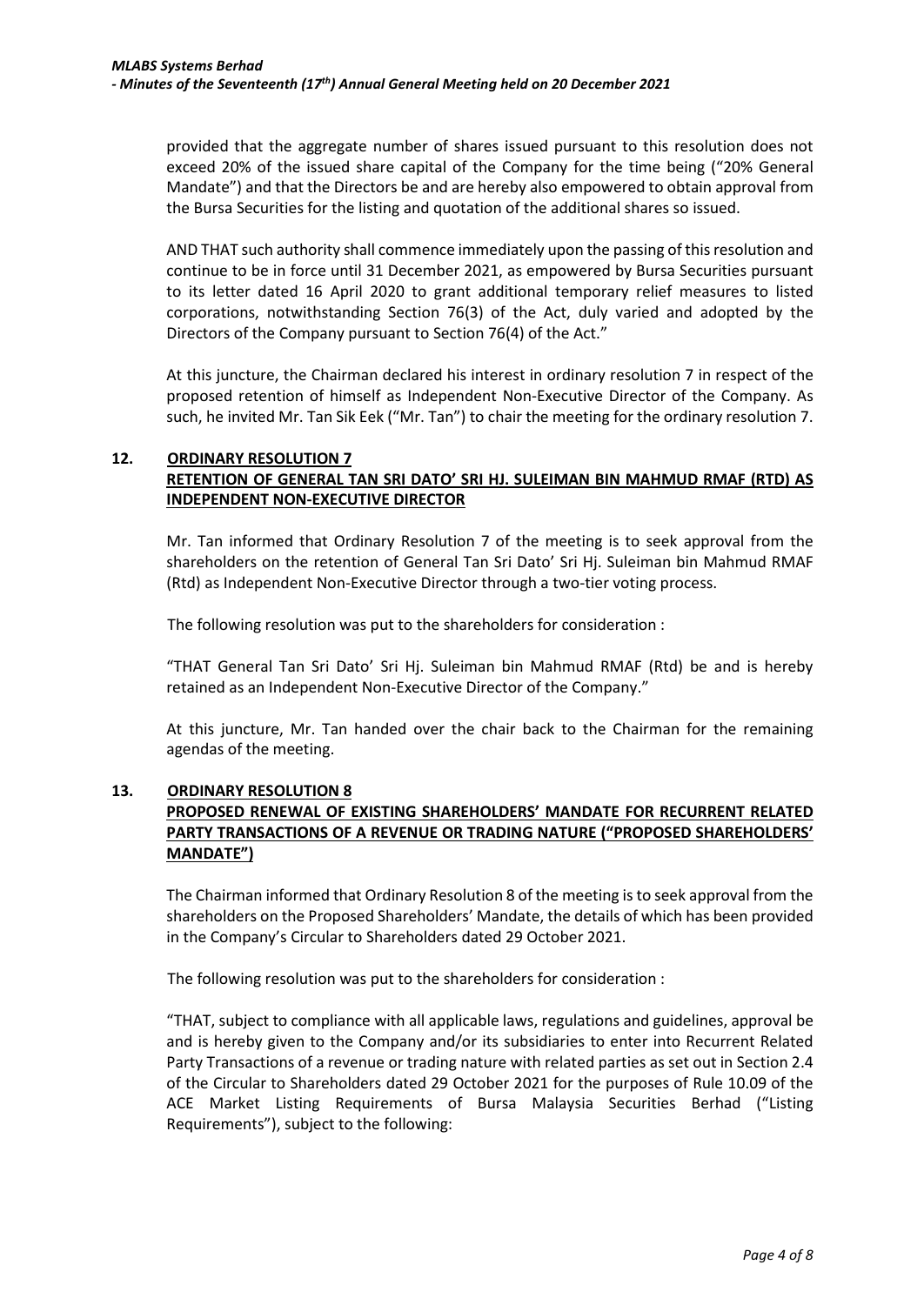- (i) the transactions are necessary for the day to day operations of the Company's subsidiary in the ordinary course of business, at arm's length, on normal commercial terms and are on terms not more favourable to the related party than those generally available to the public and not detrimental to minority shareholders of the Company;
- (ii) the mandate is subject to annual renewal. In this respect, any authority conferred by a mandate shall only continue to be in force until:
	- (a) the conclusion of the next Annual General Meeting ("AGM") of the Company, at which time it will lapse, unless by a resolution passed at the meeting, the authority is renewed;
	- (b) the expiration of the period within which the next AGM after the date it is required to be held pursuant to Section 340 (2) of the Companies Act, 2016 ("CA") (but shall not extend to such extension as may be allowed pursuant to Section 340 (4) of CA); or
	- (c) revoked or varied by resolution passed by the shareholders in a general meeting, whichever is the earlier.
- (iii) disclosure is made in the annual report of the Company of the breakdown of the aggregate value of the Recurrent Related Party Transactions conducted pursuant to the mandate during the current financial year, and in the annual reports for the subsequent financial years during which a shareholder's mandate is in force, where:
	- (a) the consideration, value of the assets, capital outlay or costs of the aggregated transactions is equal to or exceeds RM1.0 million; or
	- (b) any one of the percentage ratios of such aggregated transactions is equal to or exceeds 1%, whichever is the higher;

and amongst other, based on the following information:

- (a) the type of the Recurrent Related Party Transactions made; and
- (b) the names of the related parties involved in each type of the Recurrent Related Party Transactions made and their relationships with MLABS Group.

AND THAT the Directors of the Company be and are hereby authorised to complete and do all such acts and things to give effect to the transactions contemplated and/or authorised by this Ordinary Resolution."

### **14. SPECIAL RESOLUTION 1 PROPOSED AMENDMENT TO THE CONSTITUITION OF THE COMPANY**

The Chairman informed that the Special Resolution 1 is to seek the shareholders' approval for the proposed amendments to Clause 21 of the Company's Constitution as set out in Appendix A of the Notice.

The following resolution which was set out in the Notice of meeting was put to meeting for consideration: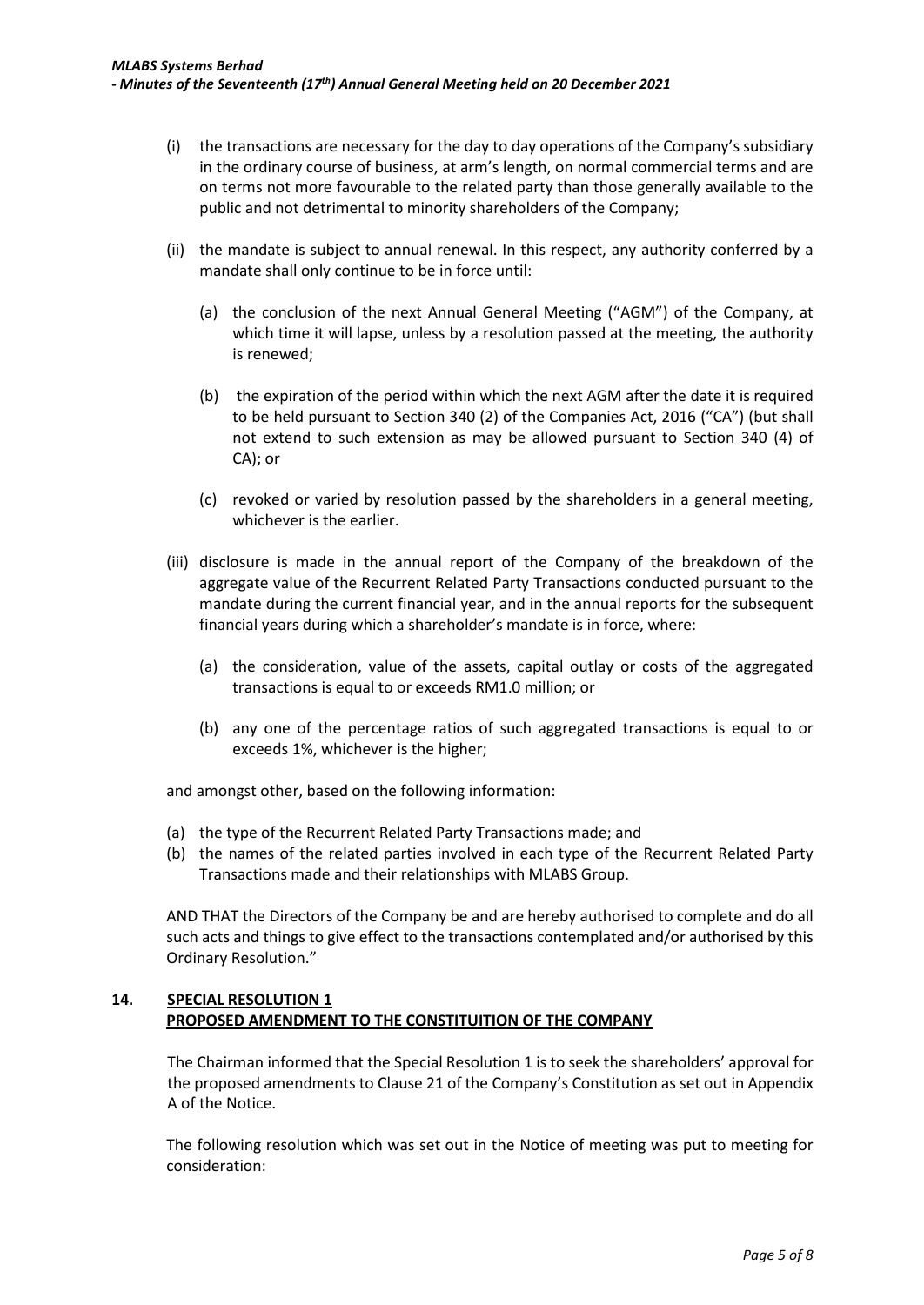"THAT proposed amendments to the Constitution of the Company as set out in the Appendix A, which is circulated together with the Notice of Seventeenth  $(17<sup>th</sup>)$  Annual General Meeting dated 29 October 2021, be approved and adopted AND THAT the Directors and/or Secretary of the Company be authorised to take all steps as are necessary and expedient in order to implement, finalise and give full effect to the said Proposed Amendment for and on behalf of the Company."

### **15. ANY OTHER BUSINESS**

After verified and confirmed with the Company Secretary, the Chairman informed that there was no other business to be transacted at the  $17<sup>th</sup>$  AGM.

### **16. QUESTIONS AND ANSWERS DISCUSSED AT THE 17TH AGM**

The Chairman then invited the management to present a snapshot of the outlook of MLABS Group for the shareholders' information.

Thereafter, the Chairman invited question from the shareholders relating to the resolutions tabled at this AGM.

The following questions were raised by the shareholders / proxies and duly replied by the Directors as follows:

## *Q1 : Will the Company undertake the share consolidation or fund raising exercise via private placement ?*

There is no corporate exercise involving a share consolidation as at this time and the Company may consider to undertake the fund raising exercise for the capital needs of the Company as it arises.

### *Q2 : What is the RM85.0 million overdue receivable raised by the external auditor ?*

The Company do not have any overdue receivables amounting to RM85.0 million from the third parties. The said amount was due to the changes of the accounting standard of which the advances made to subsidiary companies is now deemed as a receivable to the holding Company.

# *Q3 : How many unit of video conference is now being on rent as on today and what is the monthly rental for each unit?*

At present, the Company does not rent out video conferencing solutions. For information, the Company has conducted more than 80 virtual meetings for its clients up to date, making Mlabs the leader in virtual meetings.

In year 2022, with the completion of the acquisition of Ikhlas Al-Dain Sdn Bhd, the Group is positioned to offer a rental or leasing program to private as well as governmental sector.

# *Q4 : The Company once said the consolidation and right issue exercisesis for the best interest of shareholder. Now the share price as RM0.03, can elaborate on this?*

The management is unable to comment on the pricing movement of the Company's stock.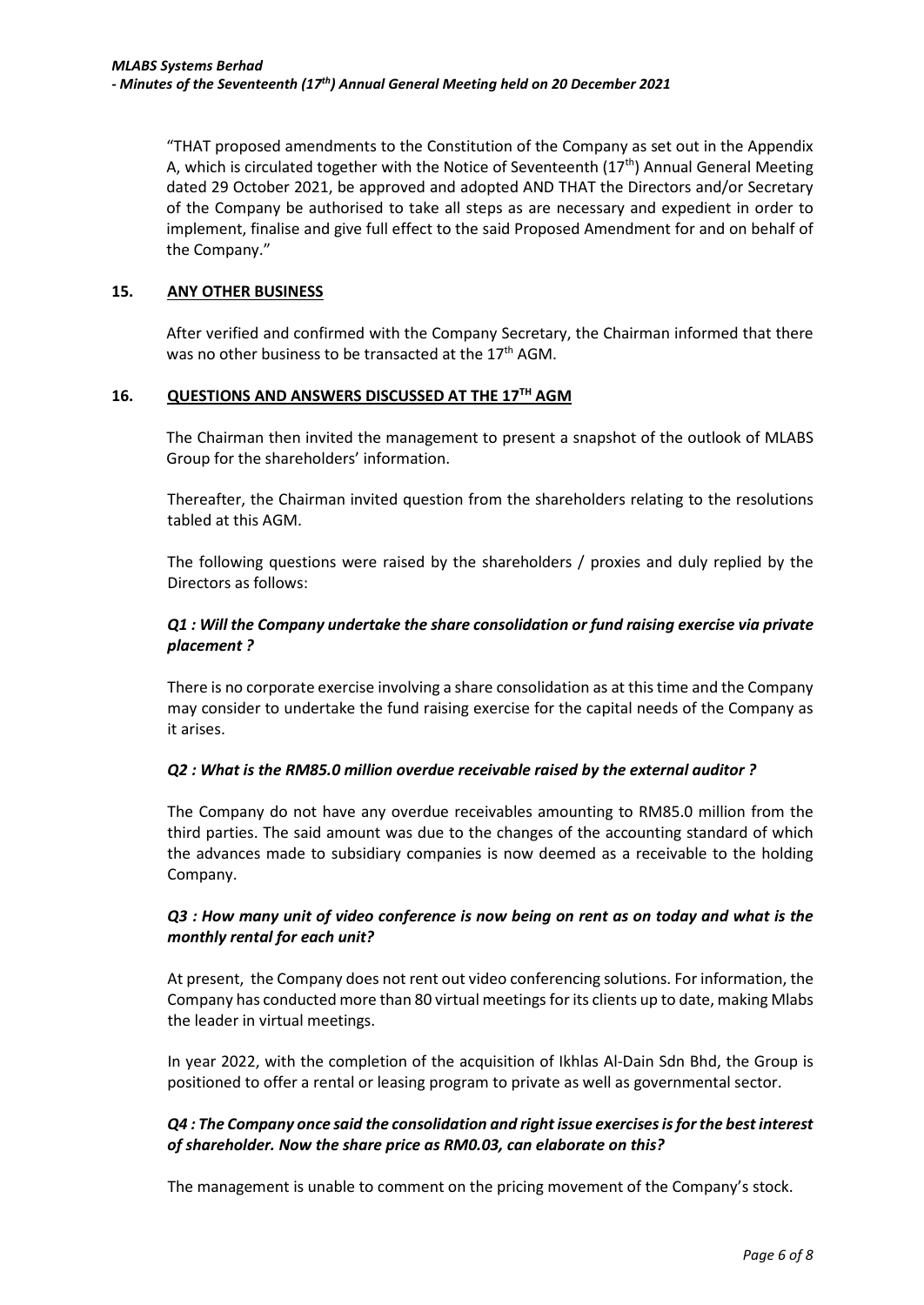## *Q5 : What is the prospect of the Group's property investment ?*

The property investment has generated valuation appreciation, however, the pandemic has limited the investment return at the present moment. The Company expect better yields in 2022.

After dealing the questions raised by the shareholders / proxies, the meeting then proceeded with the proceeding of the polling process.

### **17. POLLING PROCESS**

After the shareholders casted their votes, the Chairman, with the consent of the meeting, adjourned the meeting at 11.30 a.m. for the counting and verification of the poll results.

#### **18. ANNOUNCEMENT OF POLL RESULTS**

At 11.45 a.m., the Chairman called the meeting to order for the declaration of results. He informed that he had received the poll results from the Scrutineers as follows :

| <b>Resolutions</b>                    | <b>Voted</b> | No. of              | <b>No. of Shares</b> | % of Shares |
|---------------------------------------|--------------|---------------------|----------------------|-------------|
|                                       |              | <b>Shareholders</b> |                      |             |
| <b>Ordinary Resolution 1</b>          | For          | 9                   | 330,793,263          | 99.9374     |
| To approve the<br>payment<br>of       |              |                     |                      |             |
| Directors' fees                       | Against      | 5                   | 207,131              | 0.0626      |
|                                       |              |                     |                      |             |
| <b>Ordinary Resolution 2</b>          | For          | 9                   | 330,793,263          | 99.9374     |
| approve the<br>payment<br>of<br>To    |              |                     |                      |             |
| Directors' Benefits                   | Against      | 5                   | 207,131              | 0.0626      |
|                                       |              |                     |                      |             |
| <b>Ordinary Resolution 3</b>          | For          | 9                   | 330,293,293          | 99.9979     |
| To re-elect Mr. Tan Sik Eek as        |              |                     |                      |             |
| Director                              | Against      | 4                   | 7,101                | 0.0021      |
|                                       |              |                     |                      |             |
| <b>Ordinary Resolution 4</b>          | For          | 10                  | 330,993,263          | 99.9978     |
| To re-elect Mejar Dato' Ismail bin    |              |                     |                      |             |
| Ahmad (R) as Director                 | Against      | 4                   | 7,131                | 0.0022      |
|                                       |              |                     |                      |             |
| <b>Ordinary Resolution 5</b>          | For          | 12                  | 330,994,393          | 99.9982     |
| To re-appoint Messrs PKF<br>as        |              |                     |                      |             |
| auditors of the Company for the       | Against      | $\overline{2}$      | 6,001                | 0.0018      |
| ensuing year and to authorise the     |              |                     |                      |             |
| Directors to fix their remuneration   |              |                     |                      |             |
|                                       |              |                     |                      |             |
| <b>Ordinary Resolution 6</b>          | For          | 10                  | 330,993,263          | 99.9978     |
| To approve the authority to issue     |              |                     |                      |             |
| shares pursuant to Sections 75        | Against      | 3                   | 7,130                | 0.0022      |
| and 76 of the Companies Act 2016      |              |                     |                      |             |
|                                       |              |                     |                      |             |
| <b>Ordinary Resolution 7 (Tier 1)</b> | For          | $\mathbf{1}$        | 307,874,700          | 100.0000    |
| To retain General Tan Sri Dato' Sri   |              |                     |                      |             |
| Hj. Suleiman bin Mahmud RMAF          | Against      | 0                   | $\Omega$             | 0.0000      |
| (Rtd)<br>Independent<br>as<br>Non-    |              |                     |                      |             |
| <b>Executive Director</b>             |              |                     |                      |             |
|                                       |              |                     |                      |             |